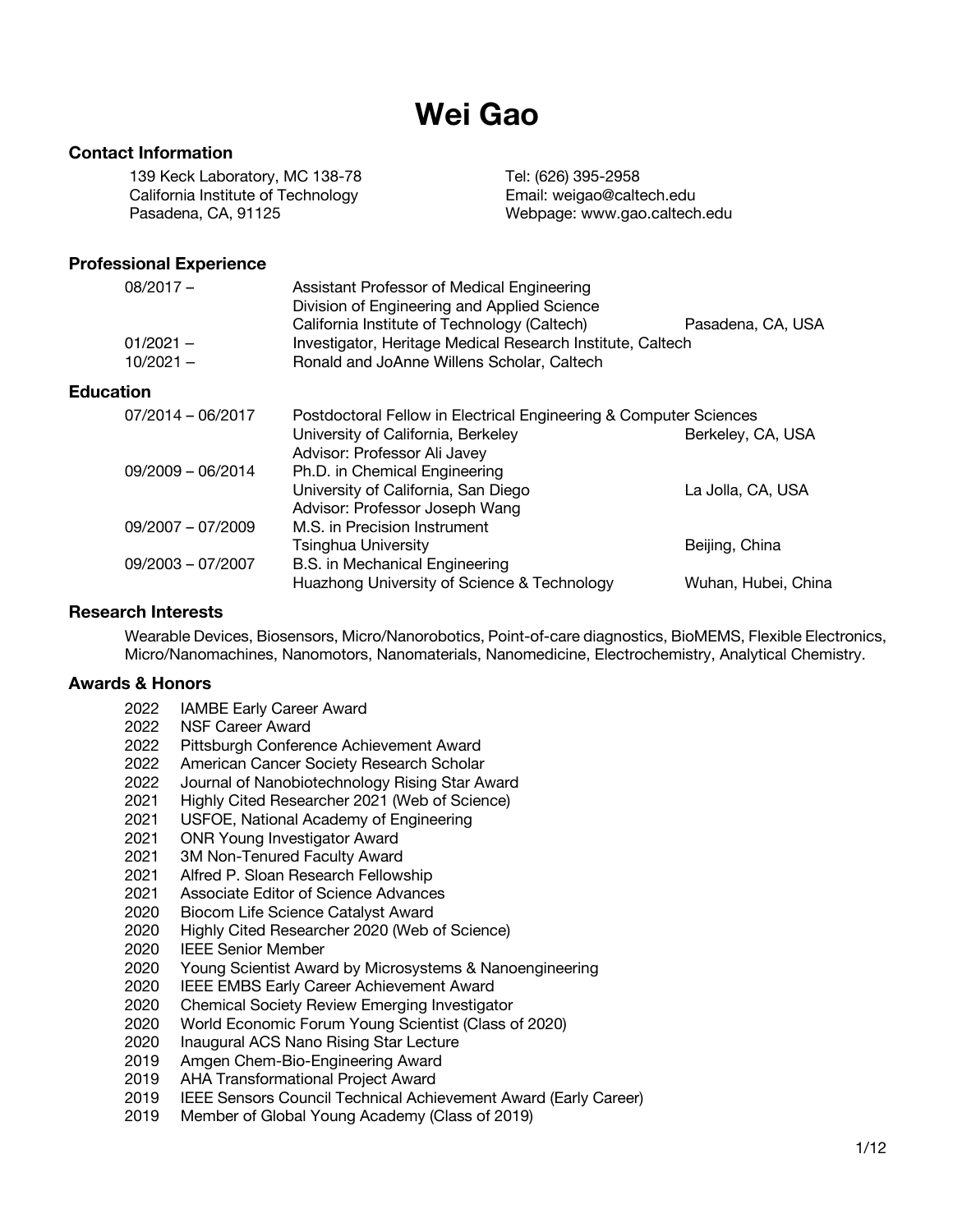- 2018 McKenna Family Innovation Award
- 2018 Interstellar Initiative by the New York Academy of Sciences
- 2018 Sensors Young Investigator Award
- 2017 ACS Nano Junior Fellow
- 2016 R&D 100 Award, Finalist
- 2016 MIT Technology Review Top 35 Innovators Under 35 (Global List)
- 2015 ACS DIC Young Investigator Award
- 2015 IUPAC-SOLVAY International Award for Young Chemists (Honorable Mention)
- 2014 MRS Graduate Student Award
- 2013 AICHE Bionanotechnology Graduate Student Award (1st place)
- 2013 Distinguished Young Scholars Summer Seminar, University of Washington
- 2013 MRS Graduate Student Award
- 2013 Chinese Government Award for Outstanding Students Abroad
- 2012 HHMI International Student Research Fellowship
- 2009 Jacobs Fellowship, University of California, San Diego

#### **Professional Activities**

- Associate Editor of *Science Advances (IF 14.14, one of the five sister journals for Science Magazine)*.
- Associate Editor of *Sensors & Diagnostics (RSC).*
- Associate Editor of *npj Flexible Electronics (IF 12.74, Nature Research Journal).*
- Associate Editor of *IEEE Journal on Flexible Electronics (IEEE).*
- Member of Journal Editorial/Advisory Board of *Science Advances (AAAS), Matter (Cell Press), Biosensors and Bioelectronics: X (Elsevier), Opto-Electronic Advances, Microchimica Acta (Springer Nature), Advanced Intelligent Systems (Wiley)*, *Analysis & Sensing (Wiley)*, *Micromachines (MDPI), and Sensors (MDPI).*
- Member of *AAAS, ACS, AHA, AICHE, BMES, ECS, GYA, IEEE, MRS, and SPIE.*
- Invited Guest Editor for *Talanta*, Special Issue on Wearable Sensors, 2020.
- Invited Guest Editor for *Journal of Semiconductors*, Special Issue on Flexible Materials and Structures, 2020.
- Invited Guest Editor for *iScience (Cell Press)*, Special Issue on Wearable Electronics, 2021.
- Invited Guest Editor for *Advanced Healthcare Materials*, Special Issue on Wearable/Implantable Devices, 2021.
- Invited Guest Editor for *Biosensors and Bioelectronics*, Special Issue on Wearable Biosensors, 2021.
- Invited Guest Editor for *Applied Physical Reviews*, Special Issue on Flexible and Smart Electronics, 2021.
- Conference Organizer or Track Chair: ECS PRiME 2020 (Wearable Biosensors and POCT); IEEE NEMS 2020 (Wearable Multifunctional Micro/Nanosystems); BMES 2020 (Wearable Sensors and Devices); 2021 IEEE Metronind 4.0 & IoT (Wearable Sensor Special Session); IEEE FLEPS 2021 (Bio- and Wearable Electronics); 2021 1<sup>st</sup> Workshop of Next Generation of Sensors (Springer Nature); ACS-Western Regional Meeting (WRM-2022) 'Chemical Sensors' Symposium; IEEE FLEPS 2022 (Bio- and Chemical Sensors); IEEE EMBC 2022 (Biomedical Sensors and Wearable Systems), 7th Bioengineering and Translational Medicine Conference (AICHE).
- Panelist for *NSF (ECCS, Biosensing), DOD (CDMRP), NASA (HERO), and NIH*.
- Proposal Reviewer for *NIH, NSF*, *CDMRP*, *AFOSR, NASA, NIST, ERC, Ontario Research Fund, A\*STAR, etc.*
- Independent Reviewer of over 100 International Journals, including:
- *Nature, Science, Nature Biotechnology, Nature Biomedical Engineering, Nature Electronics, Nature Materials, Nature Nanotechnology, Nature Reviews Materials, Nature Reviews Neurology, Nature Communications, Science Robotics, Science Translational Medicine, Science Advances, Proceedings of the National Academy of Sciences, Chem, Joule, Neuron, Matter, Light: Science & Applications, Journal of the American Chemical Society, Angewandte Chemie, Chemical Reviews, Accounts of Chemical Research, Nano Letters, ACS Nano, Advanced Materials, Advanced Functional Materials, Advanced Energy Materials, Advanced Healthcare Materials, Advanced Optical Materials, Advanced Materials Interfaces, Advanced Science, Advanced Biosystems, Advanced Intelligent System, MRS Bulletin, Trends in Chemistry, Research, Progress in Materials Science, Trends in Analytical Chemistry, Microsystems & Nanoengineering, Energy & Environmental Science, Nano Today, Nano Energy, Nano Research, Small, Small Methods, Chemistry - A European Journal, Chemistry – An Asian Journal, npj Digital Medicine, npj Flexible Electronics, Communication Materials, PLOS One, Scientific Reports, iScience, Heliyon, Analytical Chemistry, ACS Applied Materials & Interfaces, ACS Materials Letters, ACS Sensors, Langmuir, ACS Biomaterials Science & Engineering, Chemical Science, ChemSusChem, ChemCatChem, ChemElectroChem, The Chemical Record, Chemical Communications, Nanoscale, Journal of Materials Chemistry A, B, C, Lab on a Chip, Soft Matter, Analyst, RSC Advances, Physical Chemistry Chemical*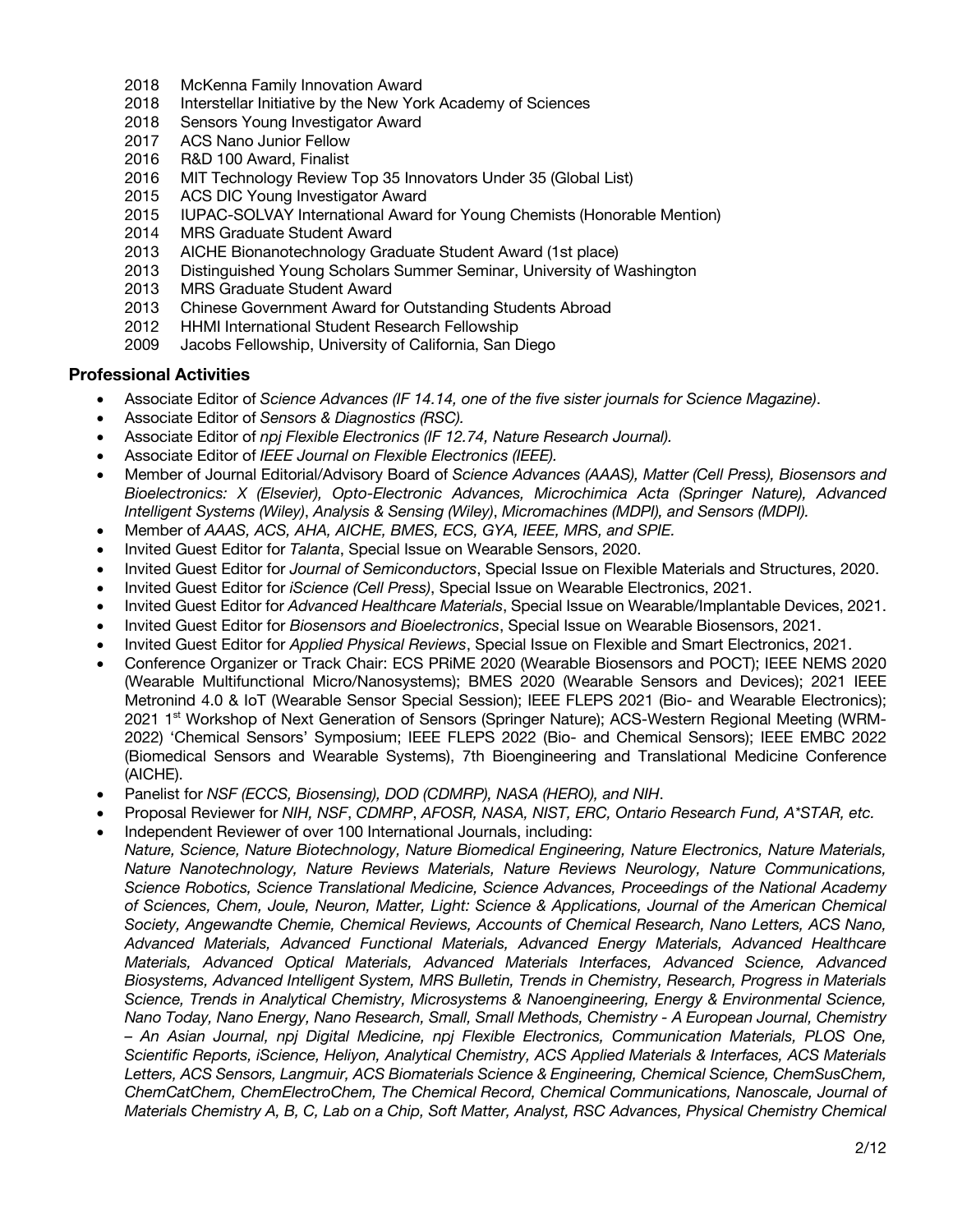*Physics, New Journal of Chemistry, Advanced Drug Delivery Reviews, Nano-Micro Letters, Biosensors and Bioelectronics, Electrochimica Acta, Sensors and Actuators B: Chemical, Talanta, Electroanalysis, ChemistrySelect, International Journal of Pharmaceutics, Materials Science & Engineering C, Materials Science & Engineering - R: Reports, Journal of Physics and Chemistry of Solids, Applied Physics Letters, Journal of Applied Physics, AIP Advances, Applied Materials Today, Microchimica Acta, Microchemical Journal, Sensors, Annals of Biomedical Engineering, IEEE Sensors, IEEE Sensors Letters, IEEE Transactions on Electron Devices, IEEE Transactions on NanoBioscience, Journal of Fluids and Structures, IEEE Transactions on Biomedical Engineering, IEEE Journal of Translational Engineering in Health & Medicine, The Journal of The Electrochemical Society, ECS Journal of Solid State Science and Technology, Review of Scientific Instruments, etc.*

#### **Teaching**

MedE 201a. Principles and Design of Medical Devices. Taught in Winter 2018-2022. MedE 201b. Principles and Design of Medical Devices. Taught in Spring 2018-2020. MedE 202. Sensors in Medicine. Taught in Winter 2019-2022. MedE 100 abc. Medical Engineering Seminar. From Fall 2017 to Winter 2022.

#### **Graduates and postdocs supervised**

Current graduate students (14): Yiran (Isabella) Yang, Changhao Xu, Jihong Min, Jiaobing Tu, Heather Lukas, Daniel Mukasa, Jiahong Li, Wenzheng Heng, Samuel Solomon, Canran Wang, José Lasalde Ramírez, Hong Han, Dickson (Richard) Yao, Soyoung Shin.

Current postdoc scholars (12): Ehsan Shirzaei Sani, Yu Song, Minqiang Wang, Ben Sadri, Juliane R. Sempionatto, Roland Tay, Elham Davoodi, Cui Ye, Yongsuk Choi, Inho Kim, Jounghyun Yoo, Songsong Tang.

Past postdocs: Rebeca M. Torrente-Rodriguez, Joanna Nassar, Zhiguang Wu, Emil Karshalev, You Yu.

## **Research Grants**

Serving as the Principal Investigator (PI) for projects (**>10 million USD to the Gao Lab**) funded by NIH, NSF, NASA, TRISH, ONR, Sloan Foundation, American Cancer Society, American Heart Association, Amgen, 3M, UCOP, TRDRP, Caltech's Rothenberg Innovation Initiative, Rosen Bioengineering Center, Center for Sensing to Intelligence, Caltech-COH Initiative, Merkin Institute, and Information Science and Technology initiative for developing and evaluating the wearable biosensors and synthetic micro/nanorobots in research, clinical, and real life settings.

#### **Publications (>110 papers, >21,000 citations, h-index 73, Google Scholar - 06/2022).** \*Corresponding author

- 1. M. Wang, Y. Yang, J. Min, Y. Song, J. Tu, D. Mukasa, C. Ye, C. Xu, N. Heflin, J. S. McCune, T. K. Hsiai, Z. Li, W. Gao\*, A Wearable Electrochemical Biosensor for the Monitoring of Metabolites and Nutrients, *Nature Biomedical Engineering,* 2022, *in press*.
- 2. Y. Yu, J. Li, S. A. Solomon, J. Min, J. Tu, W. Guo, C. Xu, Y. Song, W. Gao\*, All-printed Soft Human-Machine Interface for Robotic Physicochemical Sensing, *Science Robotics*, 2022, 7, eabn0495. *Featured on Journal Cover.*

*Highlighted in Caltech News, Daily Beast, MSN, Yahoo, the Independent, etc.*

- 3. W. Heng, S. Solomon, W. Gao\*, Flexible Electronics and Devices as Human-Machine Interfaces for Medical Robotics, *Advanced Materials*, 2022, 34, 2107902.
- 4. C. Wang, E. Shirzaei Sani, W. Gao\*, Wearable Bioelectronics for Chronic Wound Management, *Advanced Functional Materials*, 2022, 32, 2270099. *Highlighted in Journal Cover.*
- 5. M. Wang, Y. Yang, W. Gao\*, Laser-Engraved Graphene for Flexible and Wearable Electronics, *Trends in Chemistry*, 2021, 3, 969-981.
- 6. E. Shirzaei Sani, C. Wang, W. Gao\*, A Soft Bioaffinity Sensor Array for Chronic Wound Monitoring, *Matter*, 2021, 4, 2613-2615.
- 7. Y. Chen, E. Demir, W. Gao, Y.-N. Young, O. S. Pak, Wall-Induced Translation of a Rotating Particle in a Shear-Thinning Fluid, *Journal of Fluid Mechanics*, 2021, 927, R2.
- 8. J. Tu, W. Gao\*, Ethical Considerations of Wearable Technologies in Human Research, *Advanced Healthcare Materials*, 2021, 10, 2100127.
- 9. Y. Song, D. Mukasa, H. Zhang, W. Gao\*, Self-Powered Wearable Biosensors, *Accounts of Materials Research*, 2021, 2, 184-197.

*Selected as ACS Editors' Choice (one paper per day from all ACS publications).*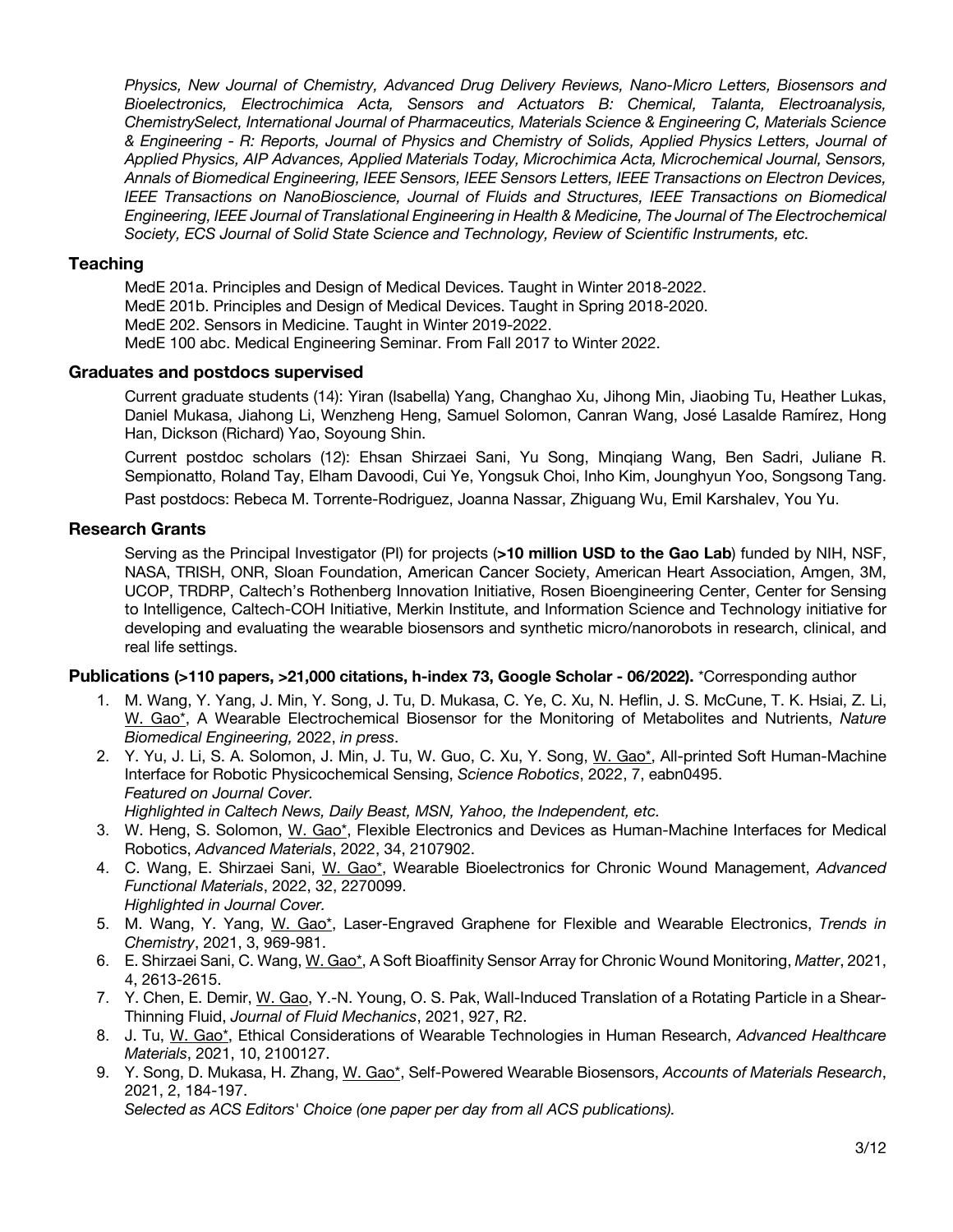- 10. J. Min, J. R. Sempionatto, H. Teymourian, J. Wang, W. Gao\*, Wearable Electrochemical Biosensors in North America, *Biosensors and Bioelectronics*, 2021, 172, 112750.
- 11. A. Hashemi Talkhooncheh, Y. Yu, A. Agarwal, W. Kuo, K. C. Chen, M. Wang, G. Hoskuldsdottir, W. Gao, A. Emami, A Biofuel-Cell-Based Energy Harvester With 86% Peak Efficiency and 0.25-V Minimum Input Voltage Using Source-Adaptive MPPT, *IEEE Journal of Solid-State Circuits (JSSC)*, 2021, 56, 715-728.
- 12. J. Tu, W. Gao\*, Spray-on Magnetic Skin for Robotic Actuation, *Science Robotics*, 2020, 5, eabf1390.
- 13. H. Lukas, C. Xu, Y. Yu, W. Gao\*, Emerging Telemedicine Tools for Remote COVID-19 Diagnosis, Monitoring, and Management, *ACS Nano*, 2020, 14, 16180-16193. *Highlighted in Virtual Special Issue "Advances in COVID-19 Testing".*
- 14. R. M. Torrente-Rodríguez, H. Lukas, J. Tu, J. Min, Y. Yang, C. Xu, H. B. Rossiter, W. Gao\*, SARS-CoV-2 RapidPlex: A Graphene-based Multiplexed Telemedicine Platform for Rapid and Low-Cost COVID-19 Diagnosis and Monitoring, *Matter*, 2020, 3, 1981-1998. *Highlighted in Journal Cover. Previewed by Prof. Wei Tao at Harvard Medical School, Matter, 2020, 3, 1818-1820.*

*Highlighted in Caltech News, BBC, CGTV, Fast Company, Forbes, MSN, The Engineer, and Optics.*

- 15. Y. Song, J. Min, Y. Yu, H. Wang, Y. Yang, H. Zhang, W. Gao\*, Wireless Battery-free Wearable Sweat Sensor Powered by Human Motion, *Science Advances*, 2020, 6, eaay9842.
- 16. Z. Wu, Y. Chen, D. Mukasa, O. S. Pak, W. Gao\*, Medical Micro/Nanorobots in Complex Media, *Chemical Society Review*, 2020, 49, 8088-8112. *Emerging Investigator Themed Issue.*
- 17. Y. Yu, J. Nassar, C. Xu, J. Min, Y. Yang, A. Dai, R. Doshi, A. Huang, Y. Song, R. Gehlhar, A. D. Ames, W. Gao\*, Biofuel-powered Soft Electronic Skin with Multiplexed and Wireless Sensing for Human-Machine Interfaces, *Science Robotics*, 2020, 5, eaaz7946.

*Highlighted in Electronic skins sweat it out, Editor's Research Highlight, Nature Electronics, 2020, 3, 235.*

- *Highlighted in Caltech News, The Conversation, Yahoo News, The Engineer, CNET, Inside Science, and more.* 18. C. Xu, Y. Yang, W. Gao\*, Skin-interfaced Sensors in Digital Medicine: from Materials to Applications, *Matter*, 2020, 2, 1414-1445.
- 19. C. Xu, W. Gao\*, Motile Microelectronics with Wireless Power, *Nature Electronics*, 2020, 3, 139-140.
- 20. R. M. Torrente-Rodríguez, J. Tu, Y. Yang, J. Min, M. Wang, Y. Song, Y. Yu, C. Xu, C. Ye, W. W. IsHak, W. Gao\*, Investigation of Cortisol Dynamics in Human Sweat using a Graphene-based Wireless mHealth System, *Matter*, 2020, 2, 921-937*.*

*Highlighted in Preview Article by Prof. John Rogers at Northwestern University, Matter, 2020, 2 795-797. Highlighted in Caltech News, The Engineer, Xinhua, Science Daily, Yahoo News, and more.*

21. Y. Yang, Y. Song, X. Bo, J. Min, O. S. Pak, L. Zhu, M. Wang, J. Tu, A. Kogan, H. Zhang, T. K. Hsiai, Z. Li, W. Gao\*, A Laser-Engraved Wearable Sensor for Sensitive Detection of Uric Acid and Tyrosine in Sweat, *Nature Biotechnol*ogy, 2020, 38, 217-224.

*Highlighted as Editor's Choice by Science Translational Medicine.*

*Highlighted in Caltech News, Caltech Magazine (Back Cover), Physics World, Xinhua, Science Daily, and more.* 22. J. Tu, R. M. Torrente-Rodríguez, M. Wang, W. Gao\*, The Era of Digital Health: A Review of Portable and Wearable Affinity Biosensors, *Advanced Functional Materials*, 2020, 30, 1906713.

- *Featured on the Journal Cover.*
- 23. A. Hashemi Talkhooncheh, Y. Yu, A. Agarwal, W. Kuo, K. C. Chen, M. Wang, G. Hoskuldsdottir, W. Gao, A. Emami, A Fully-Integrated Biofuel-Cell-Based Energy Harvester with 86% Peak Efficiency and 0.25V Minimum Input Voltage Using Source-Adaptive MPPT, *IEEE Custom Integrated Circuits Conference (CICC)*, 2020. *Best Student Paper Award in CICC.*
- 24. Y. Song, J. Min, W. Gao\*, Wearable and Implantable Electronics: Moving Toward Precision Therapy, *ACS Nano*, 2019, 13, 12280.
- 25. J. Min, Y. Yang, Z. Wu, W. Gao\*, Robotics in the Gut, *Advanced Therapeutics*, 2020, 3, 1900125.
- 26. Y. Yu, H. Y. Y. Nyein, W. Gao\*, A. Javey, Flexible Electrochemical Bioelectronics: The Rise of In Situ Bioanalysis, *Advanced Materials*, 2020, 32, 1902083. *Featured on Journal Frontispiece*.
- 27. Z. Wu, L. Li, Y. Yang, P. Hu, Y. Li, S.-Y. Yang, L. V. Wang, W. Gao\*, A Microrobotic System Guided by Photoacoustic Computed Tomography for Targeted Navigation in Intestines *In Vivo*, *Science Robotics*, 2019, 4, eaax0613.

*Highlighted in Caltech News, New Scientist, Optics & Photonics News, SPIE, MSN.*

28. Y. Ji, X. Lin, Z, Wu, Y. Wu, W. Gao\*, Q. He, Macroscale Chemotaxis from a Swarm of Bacteria‐Mimicking Nanoswimmers, *Angewandte Chemie International Edition*, 2019, 58, 12200-12205.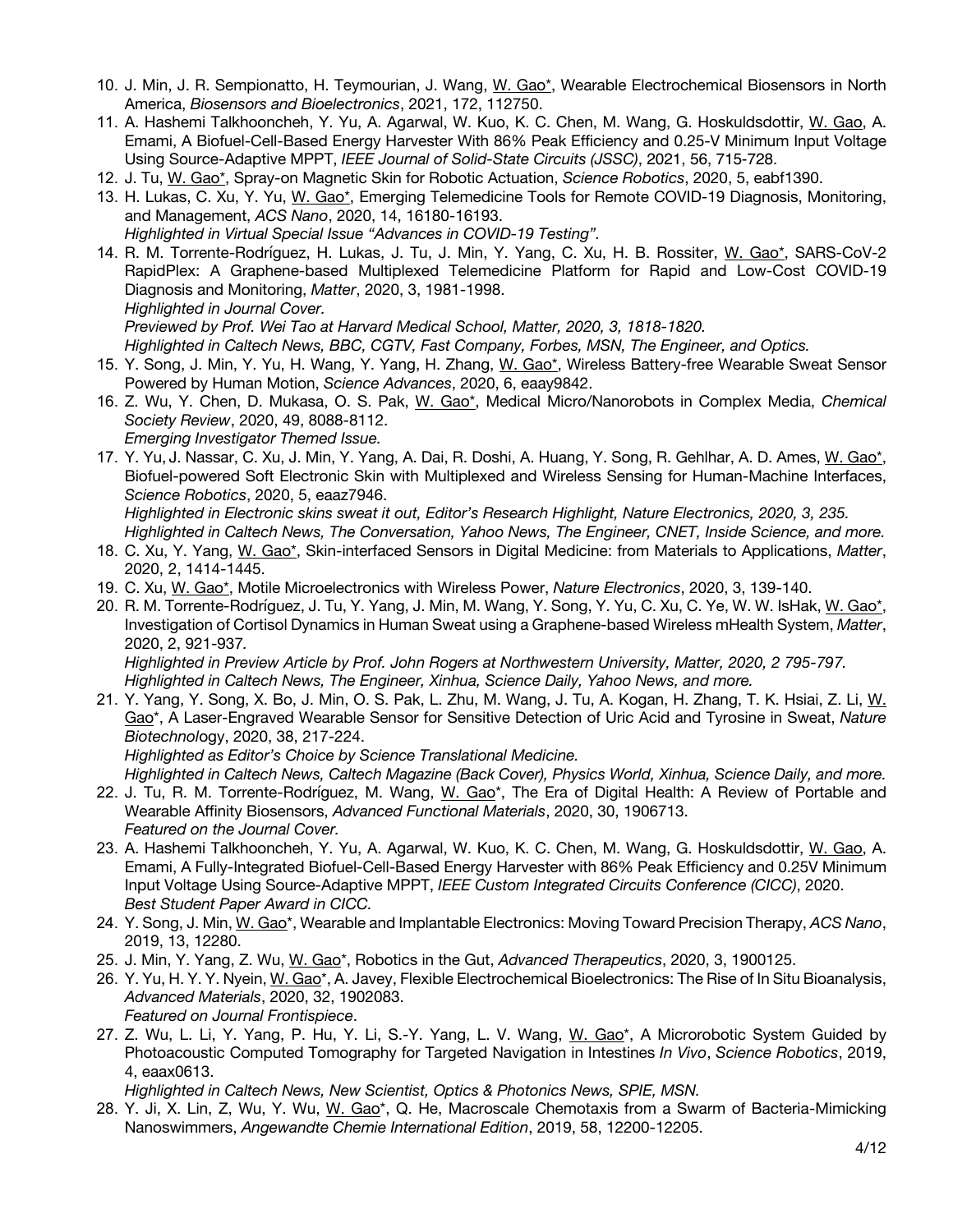*Selected as 'Hot Paper' by the editors.*

29. Y. Yang, W. Gao\*, Wearable and Flexible Electronics for Continuous Molecular Monitoring, *Chemical Society Review*, 2019, 48, 1465-1491.

*Featured on Journal Front Cover. Highlighted by Science Daily and Chemistry Views.*

- 30. W. Gao\*, H. Ota, D. Kiriya, K. Takei, A. Javey, Flexible Electronics Toward Wearable Sensing, *Accounts of Chemical Research*, 2019, 52, 523-533. *Featured on Special Issue Cover.*
- 31. K. Takei, W. Gao\*, C. Wang, A. Javey, Physical and Chemical Sensing with Electronic Skin, *Proceedings of the IEEE*, 2019, 107, 2155-2167.
- 32. Y. Yang, W. Gao\*, Wearable pH sensing beyond the Nernst limit, *Nature Electronics*, 2018, 1, 580-581.
- 33. Y. Zhong, X. Tang, J. Li, Q. Lan, L. Min, C. Ren, X. Hu, R. M. Torrente-Rodríguez, W. Gao\*, Z. Yang, Nanozyme Tags Enabled Chemiluminescence Imaging Immunoassay for Multiplexed Cytokine Monitoring, *Chemical Communications*, 2018, 54, 13813-13816.
- 34. L.-C. Tai,<sup>§</sup> W. Gao,<sup>§</sup> M. Chao, M. Bariya, Q. P. Ngo, Z. Shahpar, H. Y. Y. Nyein, H. Park, J. Sun, Y. Jung, E. Wu, H. M. Fahad, D.-H. Lien, H. Ota, G. Cho, and A. Javey, Methylxanthine drug monitoring with wearable sweat sensors, *Advanced Materials*, 2018, 1707442. *[§] Equal contribution*.
- 35. W. Gao, G. A. Brooks, D. C. Klonoff, Wearable Physiological Systems and Technologies for Metabolic Monitoring, *Journal of Applied Physiology*, 2018, 124, 548-556.
- 36. H. Wu, W. Gao\*, Z. Yin, Materials, Devices and Systems of Soft Bioelectronics for Precision Therapy, *Advanced Healthcare Materials*, 2017, 6, 1700017. *Highlighted in Advanced Science News, featured on Journal Cover.*
- 37. S. Emaminejad, <sup>§</sup> W. Gao, § E. Wu, Z. Davies, H. Y. Y. Nyein, S. Challa, S. Ryan, H. M. Fahad, K. Chen, Z. Shahpar, S. Talebi, C. Milla, A. Javey, R. W. Davis, Autonomous Sweat Extraction and Analysis Applied to Cystic Fibrosis and Glucose Monitoring using a Fully Integrated Wearable Platform, *Proceedings of the National Academy of Sciences*, 2017, 114, 4624.
	- *Highlighted in NBC News, Reuters and Daily Mail.*
- 38. W. Gao, H. Y. Y. Nyein, Z. Shahpar, L.-C. Tai, E. Wu, M. Bariya, H. Ota, H. M. Fahad, K. Chen and A. Javey, Wearable Sweat Biosensors, *IEEE IEDM*, 2016, pp. 6.6.1-6.6.4*.*
- 39. T. Xu,§ W. Gao, § L.-P. Xu, S. Wang, X. Zhang, Fuel-Free Synthetic Micro/Nanomachines, *Advanced Materials* 2017, 29, 1603250.

*Highlighted in Advanced Science News, featured on Journal Frontispiece.*

40. W. Gao,<sup>§</sup> S. Emaminejad,<sup>§</sup> H. Y. Y. Nyein, S. Challa, K. Chen, A. Peck, H. Fahad, H. Ota, S. Hiroshi, D. Kiriya, D. H. Lien, G. A. Brooks, R. W. Davis, A. Javey, Fully-Integrated Wearable Sensor Arrays for Multiplexed In-Situ Perspiration Analysis, *Nature*, 2016, 529, 509-514.

*Selected by Nature Publisher Group as 'Hot Topics' (one paper per week from all NPG journals).*

*Highlighted in Nature, Science, The Wall Street Journal, New York Times, Time, Daily Mail, Yahoo!, The Times, LA Times, Newsweek, Forbes, Scientific American, IEEE Spectrum, MIT Technology Review, Chemical & Engineering News, VOA News, Fox News, Wired, Popular Science, Chemistry World, Science News, New Scientist, ScienceDaily, UC Berkeley News etc.*

41. W. Gao,<sup>§</sup> H. Y. Y. Nyein,<sup>§</sup> Z. Shahpar, H. M. Fahad, K. Chen, S. Emaminejad, Y. Gao, L.-C. Tai, H. Ota, E. Wu, J. Bullock, Y. Zeng, D.-H. Lien, A. Javey, Wearable Microsensor Array for Multiplexed Heavy Metal Monitoring of Body Fluids, *ACS Sensors*, 2016, 1, 866.

*Selected as ACS Editors' Choice (one paper per day from all ACS publications). Featured on Journal Cover.*

- 42. H. Y. Y. Nyein,<sup>§</sup> W. Gao,<sup>§</sup> Z. Shahpar, S. Emaminejad, K. Chen, H. M. Fahad, L.-C. Tai, H. Ota, Y. Gao, A. Javey, A Wearable Electrochemical Platform for Non-Invasive Monitoring of Ca2+ and pH, *ACS Nano*, 2016, *10*, 7216.
- 43. W. Gao,<sup>§</sup> R. Dong,<sup>§</sup> S. Thamphiwatana,<sup>§</sup> J. Li, W. Gao, L. Zhang and J. Wang, Artificial Micromotors in the Mouse's Stomach: A Step Towards In Vivo Use of Synthetic Motors, *ACS Nano*, 2015, 9, 117. *Selected as ACS Editors' Choice (one paper per day from all ACS publications). Highlighted in Nature, Fox News, BBC News, Daily Mail, Scientific American, Yahoo, Popular Science, New Scientist, Chemical & Engineering News, Science Daily etc.*
- 44. Z. Wu<sup>§</sup>, T. Li<sup>§</sup>, <u>W. Gao</u>§, T. Xu, B. Jurado-Sánchez, J. Li, W. Gao, Q. He, L. Zhang, and J. Wang, Cell-Membrane-Coated Nanomotors for Effective Biodetoxification, *Advanced Functional Materials,* 2015*, 25*, 3881.

45. W. Gao, X. Feng, A. Pei, C. R Kane, R. Tam, C. Hennessy, J. Wang, Bio-Inspired Helical Microswimmer based on Vascular Plant, *Nano Letters,* 2014, 14, 305.

*Highlighted in PhysOrg, ScienceDaily, Nanowerk, Gizmodo, Gizmag, la Repubblica (Italy) etc.*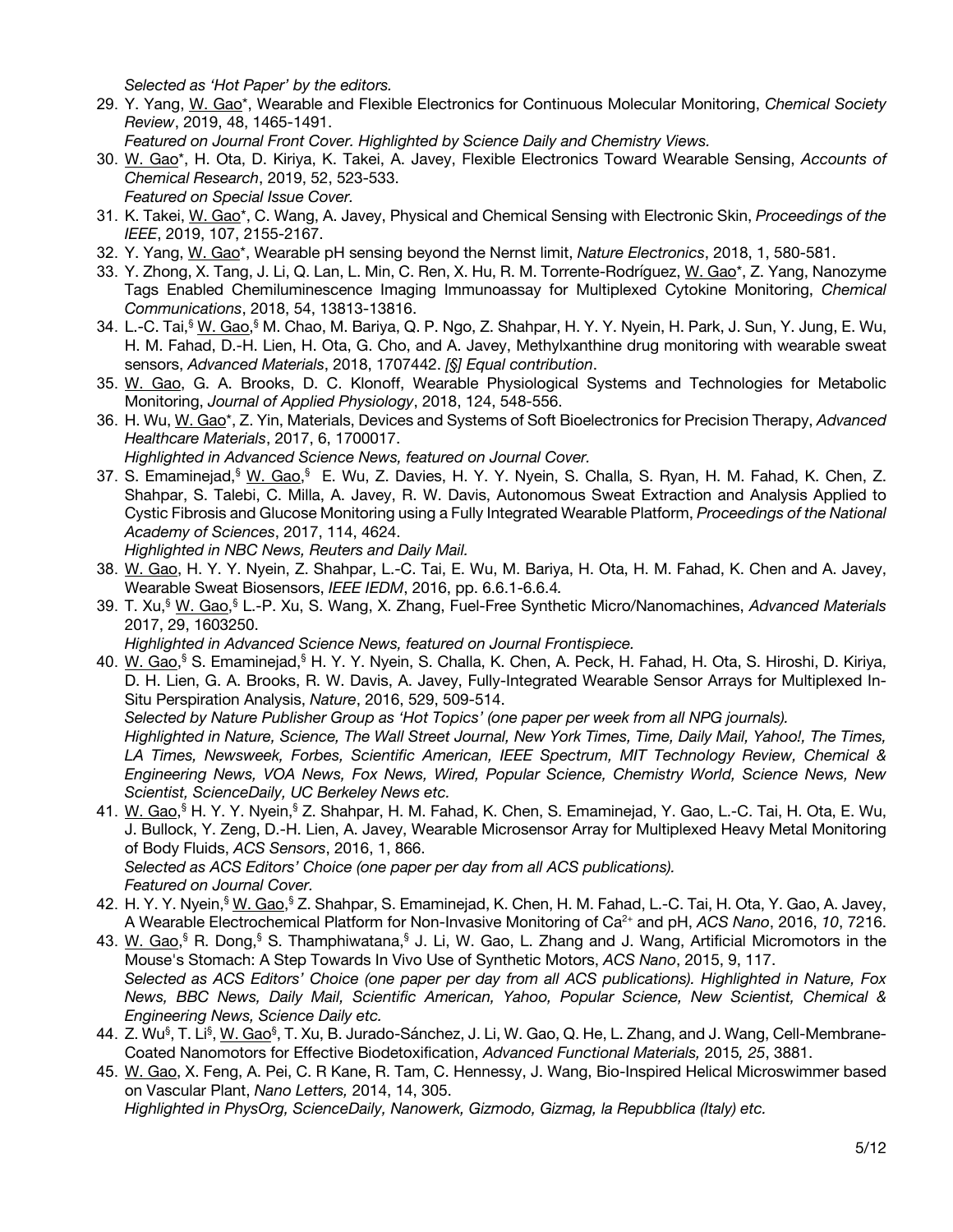- 46. J. Li, § W. Gao, § R. Dong, A. Pei, S. Sattayasamitsathit, J. Wang, Nanomotor Lithography, *Nature Communications*, 2014, 5, 5026. *[§] These authors contribute equally*. *Highlighted in Nanowerk, ScienceDaily etc*.
- 47. W. Gao, A. Pei, R. Dong, J. Wang, Catalytic Iridium-Based Janus Micromotors Powered by Ultralow Levels of Chemical Fuels, *Journal of the American Chemical Society*, 2014, 136, 2276.
- 48. W. Gao, J. Wang, Synthetic Micro/Nanomotors in Drug Delivery, *Nanoscale*, 2014, 6, 10486
- 49. W. Gao, J. Wang, The Environmental Impact of Micro/Nanomachines: A Review, *ACS Nano*, 2014, 8, 3170*. Highlighted in Nanowerk.*
- 50. W. Gao, S. Sattayasamitsathit, J. Orozco, J. Wang, Efficient Bubble Propulsion of Polymer-Based Microengines in Real-Life Environments, Nanoscale, 2013, 5, 8909. *'HOT' article.*
- 51. W. Gao<sup>§</sup>, X. Feng<sup>§</sup>, A. Pei<sup>§</sup>, Y. Gu, J. Li, J. Wang, Seawater-Driven Magnesium based Janus Micromotors for Environmental Remediation, *Nanoscale*, 2013, 5, 4696. *'HOT' article. Highlighted in Chemistry World.*
- 52. W. Gao, A. Pei, X. Feng, C. Hennessy, J. Wang, Organized Self-Assembly of Janus Micromotors with Hydrophobic Hemispheres, *Journal of the American Chemical Society*, 2013, 135, 998.
- 53. W. Gao<sup>§</sup>, M. D'Agostin<sup>§</sup>, V. Garcia Gradilla<sup>§</sup>, J. Orozco, J. Wang, Multi-Fuel Driven Janus Micromotors*, Small,* 2013, 9, 467.
	- *"VIP" (Very Important Paper) by Wiley*. *Highlighted in Materials Views*.
- 54. W. Gao, A. Pei, J. Wang, Water-Driven Micromotors, *ACS Nano*, 2012, 6, 8432. *Highlighted in Nanowerk, IEEE Spectrum, and Chemical & Engineering News etc.*
- 55. W. Gao, S. Sattayasamitsathit, A. Uygun, A. Pei, A. Ponedal, J. Wang, Polymer-based Tubular Microbots: Role of Composition and Preparation, *Nanoscale*, 2012, 4, 2447.
- 56. W. Gao, A. Uygun, J. Wang, Hydrogen-Bubble Propelled Zinc-based Microrockets in Strongly Acidic Media, *Journal of the American Chemical Society*, 2012, 134, 897. *Highlighted in The Economist*, *Chemical & Engineering News*, *Popular Science*, *Discovery News*, *ScienceDaily*, *American Scientist, New Scientist*, *The Scientist etc*.
- 57. W. Gao, S. Sattayasamitsathit, J. Wang, Catalytically-Propelled Micro/Nanomotors: How Fast Can They Move? *The Chemical Record*, 2012, 12, 224.
- 58. W. Gao<sup>§</sup>, D. Kagan<sup>§</sup>, O. S. Pak, C. Clawson, S. Campuzano, E. Chuluun-Erdene, E. Shipton, E. E. Fullerton, L. Zhang, E. Lauga, J. Wang, Cargo-Towing Fuel-Free Magnetic Nanoswimmers for Targeted Drug Delivery, *Small*, 2012, 8, 460.

*VIP (Very Important Paper) by Wiley. Highlighted in Chemistry Views*.

- 59. W. Gao, S. Sattayasamitsathit, J. Orozco, J. Wang, Highly Efficient Catalytic Microengines: Template Electrosynthesis of Polyaniline-Platinum Microtubes, *Journal of the American Chemical Society*, 2011, 133, 11862. *Highlighted in Materials Views.*
- 60. W. Gao, K. M. Manesh, J. Hua, S. Sattayasamitsathit, J. Wang, Hybrid Nanomotor: A Catalytically/ Magnetically Powered Adaptive Nanowire Swimmer, *Small*, 2011, 7, 2047. *VIP (Very Important Paper) by Wiley. Highlighted in Materials Views*.
- 61. O. S. Pak<sup>§</sup>, W. Gao<sup>§</sup>, J. Wang, E. Lauga. High-Speed Propulsion of Flexible Nanowire Motors: Theory and Experiments, *Soft Matter*, 2011, 7, 8169. *Highlighted in Chemistry World*.
- 62. W. Gao, S. Sattayasamitsathit, K. M. Manesh, D. Weihs, J. Wang, Magnetically-Powered Flexible Metal Nanowire Motors, *Journal of the American Chemical Society*, 2010, 132, 14403. *Highlighted in Science*, 2010, 330, 296-297.
- 63. X. He, T. Xu, Z. Gu, W. Gao, L.-P. Xu, T. Pan, and X. Zhang, Flexible and Superwettable Bands as a Platform Toward Sweat Sampling and Sensing, *Analytical Chemistry*, 2019, 91, 4296.
- 64. Q. Wang, R. Dong, C. Wang, S. Xu, D. Chen, Y. Liang, B. Ren, W. Gao, Y. P. Cai, Glucose-fueled Micromotors with Highly Efficient Visible Light Photocatalytic Propulsion, *ACS Applied Materials & Interfaces*, 2019, 11, 6201-6207.
- 65. X. He, T. Xu, W. Gao, L.-P. Xu, T. Pan, X. Zhang, Flexible Superwettable Tapes for On-Site Detection of Heavy Metals, *Analytical Chemistry*, 2018, 90, 14105.
- 66. R. Dong, Y. Cai, Y. Yang, W. Gao, B. Ren, Photocatalytic Micro-/Nanomotors: From Construction to Applications, *Accounts of Chemical Research*, 2018, 51, 1940.
- 67. M. Bariya, Z. Shahpar, H. Park, J. Sun, Y. Jung, W. Gao, H. Y. Y. Nyein, T. S. Liaw, L.-C. Tai, Q. P. Ngo, M. Chao, Y. Zhao, M. Hettick, G. Cho, and A. Javey, Roll-to-Roll Gravure Printed Electrochemical Sensors for Wearable and Medical Devices. *ACS Nano*, 2018, 12, 6978-6987.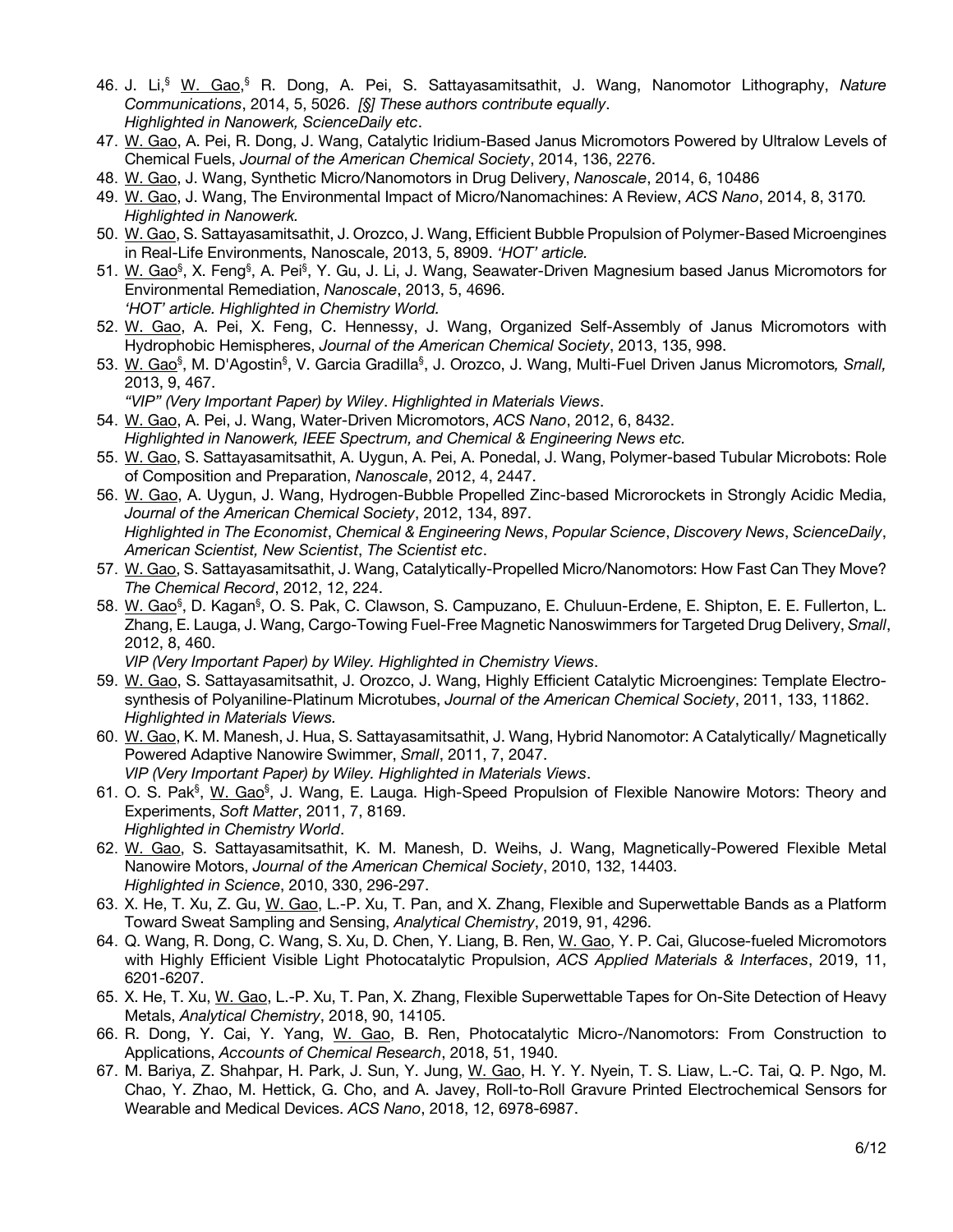- 68. H. Y. Y. Nyein, L.-C. Tai, Q. P. Ngo, M. Chao, G. Zhang, W. Gao, M. Bariya, J. Bullock, H. Kim, H. M. Fahad, A. Javey, A Wearable Microfluidic Sensing Patch for Dynamic Sweat Secretion Analysis, *ACS Sensors*, 2018, 3, 944.
- 69. T. Xu, Y. Song, W. Gao, T. Wu, L.-P. Xu, X. Zhang, and S. Wang, Superwettable Electrochemical Biosensor toward Detection of Cancer Biomarkers, *ACS Sensors*, 2018, 3, 72-78.
- 70. H. Wang, Y. Liang, W. Gao, R. Dong, and C. Wang, An Emulsion-Hydrogel Soft Motor Actuated by Thermal Stimulation, *ACS Applied Materials & Interfaces*, 2017, 9, 43211.
- 71. B. E.-F. de Ávila, P. Angsantikul, J. Li, W. Gao, L. Zhang, and J. Wang, Micromotors Go In Vivo: from Test Tubes to Live Animals, *Advanced Functional Materials*, 2018, 28, 1705640.
- 72. Y. Gao, H. Ota, E. W. Schaler, K. Chen, A. Zhao, W. Gao, H. M. Fahad, Y. Leng, A. Zheng, F. Xiong, C. Zhang, L. Tai, P. Zhao, R. S. Fearing, A. Javey, Wearable Microfluidic Diaphragm Pressure Sensor for Health and Tactile Touch Monitoring, *Advanced Materials*, 2017, 29, 1701985. *Featured on Journal Cover.*
- 73. H. Ota, M. Chao, Y. Gao, E. Wu, L.-C. Tai, K. Chen, Y. Matsuoka, K. Iwai, H. M. Fahad, W. Gao, H. Y. Y. Nyein, L. Lin, A. Javey. 3D Printed 'Earable' Smart Devices for Real-time Detection of Core Body Temperature, *ACS Sensors*, 2017, 2, 990.

*Selected as ACS Editors' Choice (one paper per day from all ACS publications). Highlighted in IEEE Spectrum*.

- 74. H. M. Fahad, H. Shiraki, M. Amani, C. Zhang, V. S. Hebbar, W. Gao, H. Ota, M. Hettick, D. Kiriya, Y.-Z. Chen, Y.-L. Chueh and A. Javey, Room temperature multiplexed gas sensing using chemical-sensitive 3.5-nm-thin silicon transistors, *Science Advances*, 2017, 3, e1602557. *Highlighted in Nature Nanotechnology, IEEE Spectrum*.
- 75. J. Li, B. Esteban-Fernandez de Avila, W. Gao, L. Zhang, J. Wang, Micro/nanorobots for biomedicine: delivery, surgery, sensing and detoxification, *Science Robotics*, 2017, 2, eaam6431. *Highlighted in IEEE Spectrum*.
- 76. Q. Zhang, R. Dong, Y. Wu, W. Gao, Z. He, and B. Ren, Light-Driven Au-WO3@C Janus Micromotors for Rapid Photodegradation of Dye Pollutants, *ACS Applied Materials & Interfaces*, 2017, 9, 4674.
- 77. R. Dong, Y. Hu, Y. Wu, W. Gao, B. Ren, Q. Wang, Y. Cai, Visible Light-Driven BiOI-Based Janus Micromotor in Pure Water, *Journal of the American Chemical Society*, 2017, 139, 1722-1725.
- 78. D. Kiriya, P. Lobaccaro, H. Y. Y. Nyein, P. Taheri, M. Hettick, H. Shiraki, C. M. Sutter-Fella, P. Zhao, W. Gao, R. Maboudian, Joel W. Ager, A. Javey, General Thermal Texturization Process of MoS<sub>2</sub> for Efficient Electrocatalytic Hydrogen Evolution Reaction, *Nano Letters*, 2016, 16, 4047.
- 79. K. Chen, W. Gao, S. Emaminejad, D. Kiriya, H. Ota, H. Y. Nyein, A. Javey, Printed Carbon Nanotube-Based Flexible Electronics and Systems, *Advanced Materials*, 2016, 28, 4397. *Featured on Journal Frontispiece*.
- 80. H. Ota, S. Emaminejad, Y. Gao, A. Zhao, E. Wu, S. Challa, K. Chen, H. M. Fahad, A. K. Jha, D. Kiriya, W. Gao, H. Shiraki, K. Morioka, A. R. Ferguson, K. E. Healy, R. W. Davis, A. Javey, Application of 3D Printing for Smart Objects with Embedded Electronic Sensors and Systems, *Advanced Materials Technologies*, 2016, 1, 1600013. *Featured on Journal Cover.*
- 81. R. Dong, Q. Zhang, W. Gao, A. Pei, B. Ren, Highly Efficient Light-driven TiO2-Au Janus Micromotors, *ACS Nano*, 2016, 10, 839.
- 82. Z. Wu, T. Si, W. Gao, Y. Wu, J. Wang, Q. He, Superfast Near-Infrared Light-Driven Polymer Multilayer Rockets, *Small*, 2016, 12, 577. *Featured on Journal Cover.*
- 83. R. Dong, J. Li, I. Rozen, B. Ezhilan, T. Xu, C. Christianson, W. Gao, D. Saintillan, B. Ren, J. Wang, Vapor-Driven Propulsion of Catalytic Micromotors, *Scientific Reports,* 2015, 5, 13226.
- 84. W. Zhu, J. Li, Y. J. Leong, I. Rozen, X. Qu, R. Dong, Z. Wu, W. Gao, P. H. Chung, J. Wang\*, and S. Chen\*, 3D-Printed Artificial Micro-Fish, *Advanced Materials*, 2015, 27, 4411. *Featured on Journal Cover. Highlighted in The Washington Post, Forbes, Fortune, Discovery News, Wired, BBC Focus, Popular Science, Science Daily etc.*
- 85. S. Cinti, G. Valdés-Ramírez, W. Gao, J. Li, G. Palleschi, J. Wang, Microengine-Assisted Electrochemical Measurements at Printable Sensor Strips, *Chemical Communications*, 2015, 51, 8668.
- 86. T. Xu, F. Soto, W. Gao, R. Dong, V. Garcia-Gradilla, E. Magana, X. Zhang, J. Wang, Reversible Swarming and Separation of Self-propelled Chemically-Powered Nanomotors under Acoustic Fields, *Journal of the American Chemical Society*, 2015, 37, 2163.
- 87. B. Ezhilan, W. Gao, A. Pei, I. Rozen, R. Dong, B. Jurado-Sanchez, J. Wang, D. Saintillan, "Motion-based Threat Detection using Microparticles: Experiments and Numerical Simulations", *Nanoscale*, 2015, 7, 7833.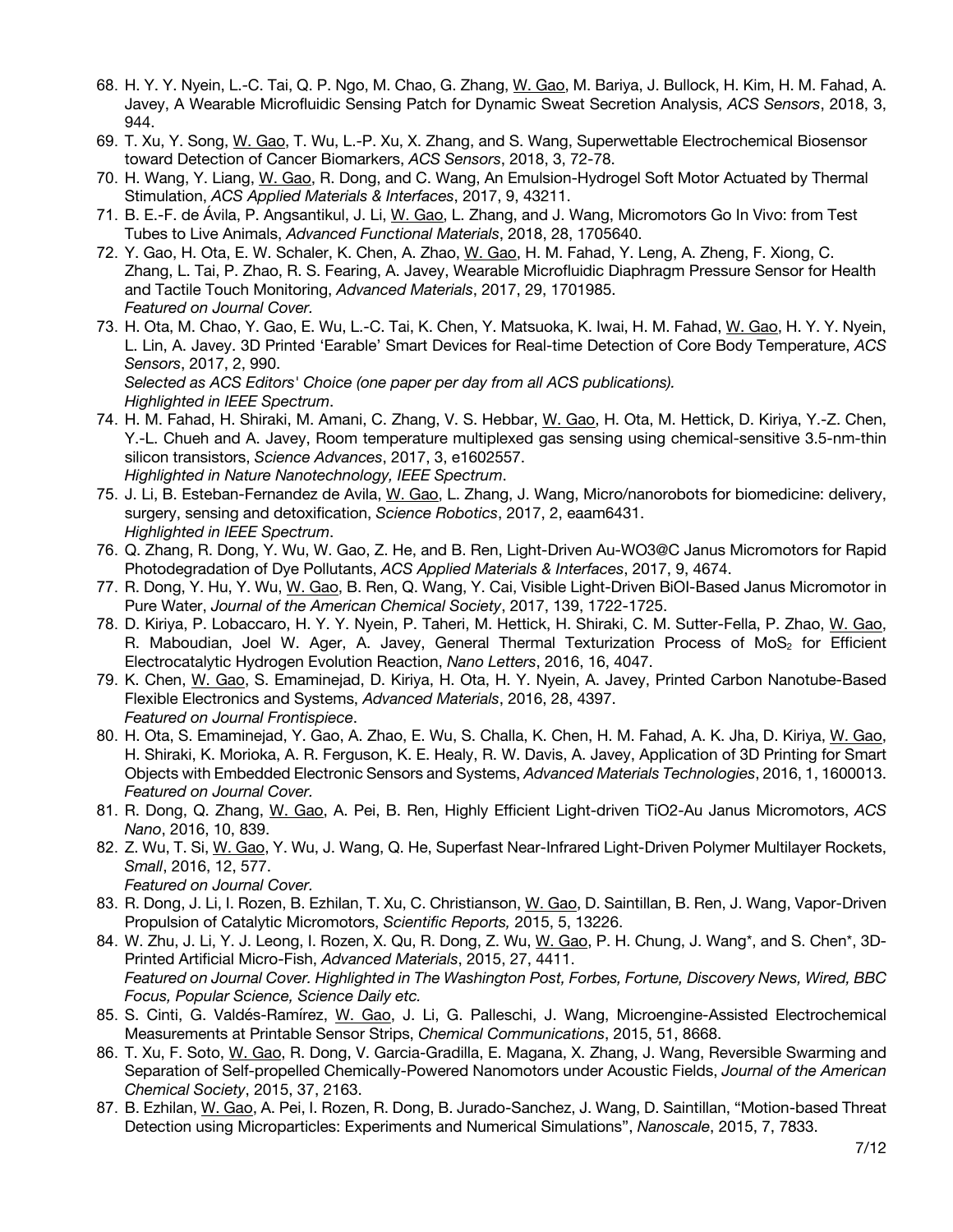- 88. B. Jurado-Sánchez, S. Sattayasamitsathit, W. Gao, L. Santos, Y. Fedorak, V. V. Singh, J. Orozco, M. Galarnyk, J. Wang, Self-Propelled Activated-Carbon Janus Micromotors for Efficient Water Purification*, Small,* 2015, 11, 499.
- 89. Z. Wu, T. Li, J. Li, W. Gao, T. Xu, C. Christianson, W. Gao, M. Galarnyk, Q. He, L. Zhang, J. Wang, Turning Erythrocytes to Functional Micromotors, *ACS Nano*, 2014, 8, 12041.
- 90. J. Li, V. V. Singh, S. Sattayasamitsathit, J. Orozco, K. Kaufmann, R. Dong, W. Gao, B. Jurado-Sanchez, Y. Fedorak, J. Wang, Water-Driven Micromotors for Rapid Photocatalytic Degradation of Biological and Chemical Warfare Agents, *ACS Nano*, 2014, 8, 11118.
	- *Highlighted in BBC News, ScienceDaily, Nanowerk etc.*
- 91. T. Xu, F. Soto, W. Gao, V. Garcia-Gradilla, J. Li, X. Zhang, J. Wang, Ultrasound-Modulated Bubble Propulsion of Chemically-Powered Microengines, *Journal of the American Chemical Society*, 2014, 136, 8552.
- 92. J. Orozco, B. Jurado-Sánchez, G. Wagner, W. Gao, R. Vazquez-Duhalt, S. Sattayasamitsathit, M. Galarnyk, A. Cortés, D. Saintillan, J. Wang, Bubble-Propelled Micromotors for Enhanced Transport of Passive Tracers, *Langmuir*, 2014, 30, 5082.
- 93. S. Sattayasamitsathit, H. Kou, W. Gao, W. Thavarajah, K. Kaufmann, L. Zhang, J Wang, Fully-Loaded Micromotors for Combinatorial Delivery and Autonomous Release of Cargoes, *Small,* 2014, 10, 2830.
- 94. J. Li, S. Sattayasamitsathit, R. Dong, W. Gao, R. Tam, X. Feng, S. Ai, J. Wang, Template Electrosynthesis of Tailored-Made Helical Nanoswimmers, *Nanoscale*, 2014, 6, 9415-9420. *'HOT' article.*
- 95. E. S. Olson, J. Orozco, Z. Wu, C. D. Malone, B. Ha Yi, W. Gao, M. Eghtedari, J. Wang, R. F. Mattrey, Toward *In Vivo* Detection of Hydrogen Peroxide with Ultrasound Molecular Imaging, *Biomaterials*, 2013, 34, 8918.
- 96. V. Garcia-Gradilla, J. Orozco, S. Sattayasamitsathit, F. Soto, F. Kuralay, A. Pourazary, A. Katzenberg, W. Gao, Y. Shen, J. Wang, Functionalized Ultrasound-Propelled Magnetically-Guided Nanomotors: Towards Practical Biomedical Applications, *ACS Nano*, 2013, 7, 9232. *Highlighted in ACS Nano, The Guardian (UK).*
- 97. J. Li, J. Zhang, W. Gao, G. Huang, Z. Di, R. Liu, J. Wang, Y. Mei, Dry-Released Nanotubes and Nanoengines by Particle-Assisted Rolling, *Advanced Materials*, 2013, 25, 3715.
- 98. Y. Gu, S. Sattayasamitsathit, K. Kaufmann, R. Vazquez-Duhalt, W. Gao, J. Wang, Self-Propelled Chemically-Powered Plant-Tissue Biomotors, *Chemical Communications,* 2013, 49, 7307. *Highlighted in Chemistry World.*
- 99. J. Orozco, A. Cortés, G. Cheng, S. Sattayasamitsathit, W. Gao, X. Feng, Y. Shen, J. Wang, Molecularly Imprinted Polymer-Based Catalytic Micromotors for Selective Protein Transport, *Journal of the American Chemical Society*, 2013, 135, 5336.
- 100. J. Orozco, V. García-Gradilla, M. D'Agostino, W. Gao, A. Cortés, J. Wang, Artificial Enzyme-Powered Microfish for Water-Quality Testing, *ACS Nano*, 2013, 7, 818. *Highlighted in Nanowerk*.
- 101. K. M. Manesh, S. Campuzano, W. Gao, M. J. Lobo-Castañón, I. Shitanda, K. Kiantaj, J. Wang, Nanomotor-Based Biocatalytic Patterning of Helical Metal Microstructures, *Nanoscale*, 2013, 5, 1310.
- 102. M. García, J. Orozco, M. Guix, W. Gao, S. Sattayasamitsathit, A. Escarpa, A. Merkoci, J. Wang, Micromotorbased Lab-on-Chip Immunoassay, *Nanoscale*, 2013, 5, 1325. *'HOT' article. Highlighted in RSC Blog.*
- 103. F. Kuralay, S. Sattayasamitsathit, W. Gao, A. Uygun, A. Katzenberg, J. Wang, Self-Propelled Carbohydrate-Sensitive Microtransporters with 'Built-In' Boronic-Acid Recognition for Isolating Sugars and Cells, *Journal of the American Chemical Society*, 2012, 134, 15217.
- 104. J. Wang, W. Gao, Nano/Microscale Motors: Biomedical Opportunities and Challenges, *ACS Nano*, 2012, 6, 5745. *Highlighted in Nanowerk*.
- 105. M. Guix, J. Orozco, M. Garcia, W. Gao, S. Sattayasamitsathit, A. Merkoci, A. Escarpa, J. Wang, Superhydrophobic Alkanethiol-Coated Microsubmarines for Effective Removal of Oil, *ACS Nano*, 2012, 6, 4445. *Highlighted in Chemical & Engineering News*, *BBC News*, *The Engineer*, *Wired*, *Popular Science,* and *Discovery News* etc.
- 106. S. Sattayasamitsathit, A. M. O'Mahony, X. Xiao, S. M. Brozik, C. M. Washburn, D. R. Wheeler, W. Gao, S. Minteer, J. Cha, D. B. Burckel, R. Polsky, J. Wang, Highly Ordered Tailored Three-Dimensional Hierarchical Nano/Microporous Gold-Carbon Architectures, *Journal of Materials Chemistry*, 2012, 22, 11950.
- 107. S. Campuzano, J. Orozco, D. Kagan, M. Guix, W. Gao, S. Sattayasamitsathit, J. C. Claussen, A. Merkoçi, J. Wang, Bacterial Isolation by Lectin-Modified Microengines, *Nano Letters*, 2012, 12, 396. *Highlighted in Nanowerk*.
- 108. J. Orozco, S. Campuzano, D. Kagan, M. Zhou, W. Gao, J. Wang, Dynamic Isolation and Unloading of Target Proteins by Aptamer-Modified Microtransporters, *Analytical Chemistry*, 2011, 83, 7962.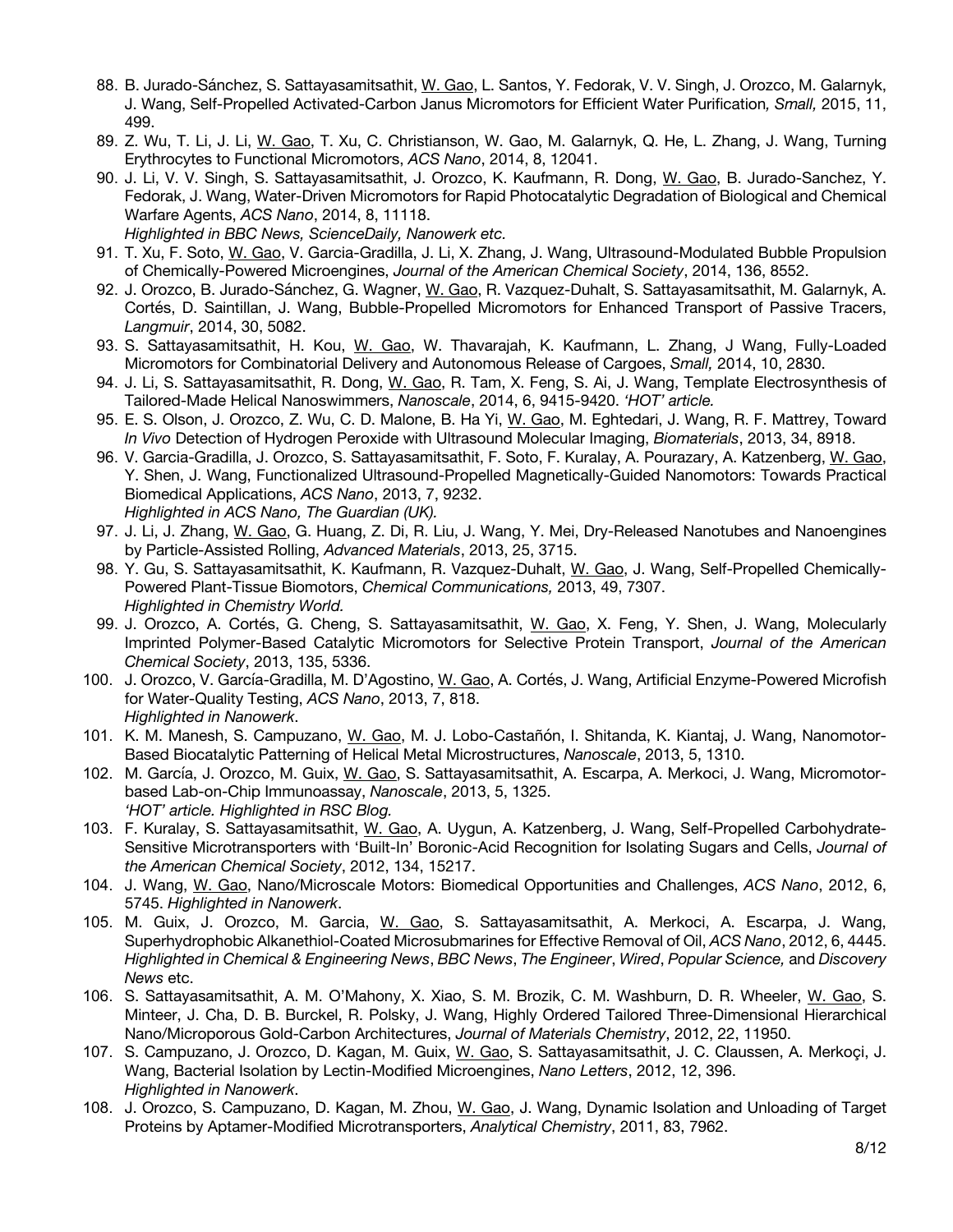- 109. S. Sattayasamitsathit, W. Gao, P. Calvo-Marzal, K. M. Manesh, J. Wang, Simplified Cost-Effective Preparation of High Performance Pt-Ag Nanowire Motors, *ChemPhysChem*, 2010, 11, 2802.
- 110. Y. Dong, W. Gao, Q. Zhou, Y. Zheng, Z. You, Characterization of the Gas Sensors based on Polymer-Coated Resonant Microcantilevers for the Detection of Volatile Organic Compounds, *Analytica Chimica Acta*, 2010, 671, 85.
- 111. Y. Dong, W. Gao, Y. Zheng, Z. You, Electrothermal Driving Microcantilever Resonator as a Platform for Chemical Gas Sensing, *Tsinghua Science and Technology*, 2010, 15, 481.
- 112. Y. Dong, W. Gao, Z. You, Direct Bonding SOI Wafer Based Cantilever Resonator for Trace Gas Sensor Application, *IEEE NEMS*, 2009, 134.

# **Books and Book Chapters**

- 1. Y. Song, W. Gao, H. Zhang, *Integrated Smart Micro-Systems Toward Personalized Healthcare*, Wiley-VCH, 2022.
- 2. J. Sempionatto, W. Gao, Wearable Chemosensors, in book *Wearable Physical, Chemical and Biological Sensors*, Springer Nature, 2022.
- 3. M. You, D. Mukasa, W. Gao, Microrobots in the Gastrointestinal Tract, in book *Field-Driven Micro and Nanorobots for Biology and Medicine*, pp 349-367, Springer Nature, 2021.

# **Patents and Invention Disclosures**

- 1. Methods and printed interface for robotic physicochemical sensing, *disclosure filed at Caltech.*
- 2. Smart bandage for monitoring and treating wounds, *disclosure filed at Caltech.*
- 3. Non-invasive method and device for continuous sweat induction and collection, *disclosure filed at Caltech.*
- 4. SARS-CoV-2 RapidPlex for Rapid COVID-19 Diagnosis and Monitoring, *disclosure filed at Caltech.*
- 5. Biofuel-powered Electronic Skin, *disclosure filed at Caltech.*
- 6. Motion-powered Wearable Sensor, *disclosure filed at Caltech.*
- 7. Laser-Enabled Lab on the Skin, 2020, 16/875,834.
- 8. Image-guided microrobotic methods, systems, and devices, 2020, US16/946,496.
- 9. An Electrochemical Sensing Approach for Molecule Quantification in Body Fluids, 2020, US16/803,838.
- 10. Autonomous Sweat Extraction and Analysis Using a Fully-Integrated Wearable Platform, 2016, US 15/700,119.
- 11. Wearable Sensor Arrays for In Situ Body Fluid Analysis, 2015, US 2018 / 0263539 A1.
- 12. Nanomotor Photolithography, 2014, patent filed.
- 13. Method and System for In Vivo Hydrogen Peroxide Detection with Ultrasound, US 9,713.459 B2.
- 14. Membrane Template Synthesis of Microtube Engines, US 10,851,463 B2.
- 15. Electronic Nose Used for Food Safety Monitoring, CN 101788440 A.

# **Invited/Keynote/Plenary Lectures** (>150)

- 1. W. Gao, *keynote*, Wearable Health Technology, IUPESM WC2022, Singapore, Jun 2022.
- 2. W. Gao, Advances in Sensing and Digital Health, IUPESM WC2022, Singapore, Jun 2022.
- 3. W. Gao, IAMBE Early Career Award talk, IUPESM WC2022, Singapore, Jun 2022.
- 4. W. Gao, The 6th symposium "New Ideas for Medicine NIM", Technical University of Munich, Jun 2022.
- 5. W. Gao, International Conference on Frontier Materials (ICFM), May 2022.
- 6. W. Gao, NeoBay Robotics Forum, hosted by *Science Robotics* and SJTU, May 2022.
- 7. W. Gao, Army Research Office (ARO) Bioelectronics Workshop, Austin, TX, May 2022.
- 8. W. Gao, Convergent Research Continuous Monitoring Workshop, CA, May 2022.
- 9. W. Gao, MRS Spring Meeting & Exhibit, May 2022.
- 10. W. Gao, Mechanical Engineering, Southeast University, China, May 2022.
- 11. W. Gao, System Integration in Biology, Engineering, and Medicine, UCLA, May 2022.
- 12. W. Gao, Advanced Materials Global Forum, Korea Institute of Science and Technology, Apr 2022.
- 13. W. Gao, Mechanical Engineering, Vanderbilt University, Apr 2022.
- 14. W. Gao, *keynote*, The 10th WACBE World Congress in Bioengineering, Virtual, Apr 2022.
- 15. W. Gao, IEEE NEMS 2022, Virtual, Apr 2022.
- 16. W. Gao, EuroMedLab 2022, Munich, Apr 2022.
- 17. W. Gao, Nano-bio robotics, Korea Advanced Institute of Science and Technology, Virtual, Mar 2022.
- 18. W. Gao, Pittsburgh Conference Achievement Award, Pittcon 2022, Mar 2022.
- 19. W. Gao, *keynote*, TMS 2022 Annual Meeting & Exhibition, Anaheim, CA, Mar 2022.
- 20. W. Gao, 6th NuGO Webinar: Wearable Sensors for Research and Practice in Systems Nutrition, Feb 2022.
- 21. W. Gao, University of Connecticut, Biomedical Engineering, Feb 2022.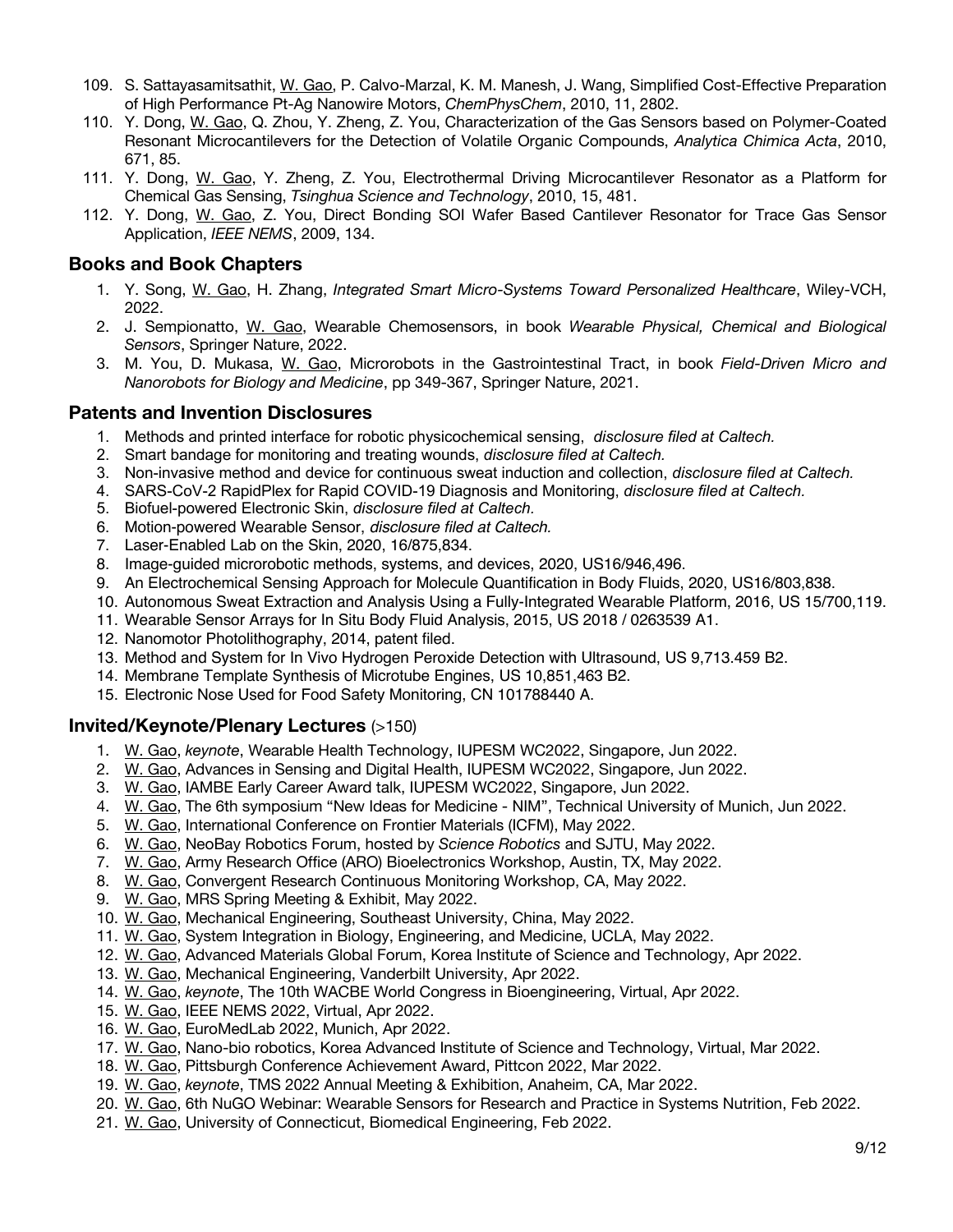- 22. W. Gao, Chair of Materials Science and Nanotechnology at HAL (TU Dresden), Germany, Jan 2022.
- 23. W. Gao, Institute of Flexible Electronics, Northwestern Polytechnical University, Jan 2022.
- 24. W. Gao, Engineering Medical Innovation Summit: Medicine for the Future (EMedI Summit), Hong Kong, 2021.
- 25. W. Gao, ASBX 2021 the 3rd Australian Space Biology x Health Summit, Nov 2021.
- 26. W. Gao, *keynote*, International Conference on Flexible Electronics (ICFE 2021), Nov 2021.
- 27. W. Gao, International Conference on Advanced Electromaterials (ICAE 2021), Nov 2021.
- 28. W. Gao, 3M NTFA Symposium, Nov 2021.
- 29. W. Gao, World Laureates Forum (WLA) Young Scientist Forum, Oct 2021.
- 30. W. Gao, International Conference on Smart Wearable Technology, by HK Productivity Council, Oct 2021.
- 31. W. Gao, Nanoenergy and Nanosystems 2021, Oct 2021.
- 32. W. Gao, Innovate Pasadena's CONNECT WEEK, Machine Learning-Driven Bioelectronics, Oct 2021.
- 33. W. Gao, Frontiers in Engineering & Applied Science, Caltech, Oct 2021.
- 34. W. Gao, *keynote,* IUMRS-International Conference in Asia (IUMRS-ICA 2021), Oct 2021.
- 35. W. Gao, The International Conference on Flexible and Printed Electronics (ICFPE), Sep 2021.
- 36. W. Gao, Amgen CBEA Lecture, Sep 2021.
- 37. W. Gao, The 72nd Annual Meeting of the International Society of Electrochemistry, Aug 2021.
- 38. W. Gao, ACS Fall 2021, Atlanta, GA, Aug 2021.
- 39. W. Gao, IEEE BHI-BSN 2021, Jul 2021.
- 40. W. Gao, Innovating Health Outstanding Young Speaker Webinar, National University of Singapore, Jul 2021.
- 41. W. Gao, *keynote*, 37th International Symposium on Microscale Separations and Bioanalysis (MSB), Jul 2021.
- 42. W. Gao, Journal of Semiconductors Public Webinar, Jul 2021.
- 43. W. Gao, Wiley SmartMat Webinar, Jul 2021.
- 44. W. Gao, *keynote*, 7th International Symposium of Flexible and Stretchable Electronics (ISFSE), Jun 2021.
- 45. W. Gao, RSC Chemical Society Review Emerging Investigator Webinar, Jun 2021.
- 46. W. Gao, IEEE 71st Electronic Components and Technology Conference (ETCT), Jun 2021.
- 47. W. Gao, World Economic Forum Community Young Scientist Seminar, Jun 2021.
- 48. W. Gao, Terasaki Institute Seminar, CA, Jun 2021.
- 49. W. Gao, Nature Conference Microrobots and Nanorobots for Biotechnology, May 2021.
- 50. W. Gao, Laser-engraved sensors, 239<sup>th</sup> ECS Meeting with the 18<sup>th</sup> IMCS, May 2021.
- 51. W. Gao, *COVID-test*, 239<sup>th</sup> ECS Meeting with the 18<sup>th</sup> IMCS, May 2021.
- 52. W. Gao, *Sweat sensors*, 239th ECS Meeting with the 18th IMCS, May 2021.
- 53. W. Gao, *plenary*, 2021 Korean Society of Medical and Biological Engineering Annual Conference, May 2021.
- 54. W. Gao, MRS Spring Meeting & Exhibit, Apr 2021.
- 55. W. Gao, The Hong Kong Polytechnic University, Biomedical Engineering, Apr 2021.
- 56. W. Gao, University of California, Los Angeles, Bioengineering, Apr 2021.
- 57. W. Gao, *Laser-engraved wearable and mHealth sensors*, SPIE Defense + Commercial Sensing, Apr 2021.
- 58. W. Gao, *Self-powered sensors*, SPIE Defense + Commercial Sensing, Apr 2021.
- 59. W. Gao, Design of Medical Devices Conference, University of Minnesota, Apr 2021.
- 60. W. Gao, NanoBio Seminar, Massachusetts Institute of Technology, Mar 2021.
- 61. W. Gao, *keynote*, WNCST, Mar 2021.
- 62. W. Gao, *keynote*, International Symposium on Advanced Sensor Technology, Korean Sensor Society, 2021.
- 63. W. Gao, The University of British Columbia, Biomedical Engineering, Feb 2021.
- 64. W. Gao, Biosensors for Pandemics 2021, Feb 2021.
- 65. W. Gao, The 2021 NASA Human Research Program Investigators' Workshop (HRP IWS 2021), Feb 2021.
- 66. W. Gao, The 1st International Conference on Data Driven Materials Innovation 2021 (D2MI2021), Feb 2021.
- 67. W. Gao, University of Houston, Distinguished Seminar of Materials Science and Engineering, Jan 2021.
- 68. W. Gao, KNI Special Seminar, Caltech, Jan 2021.
- 69. W. Gao, Seoul National University, Materials Science and Engineering, Distinguished seminar, Jan 2021.
- 70. W. Gao, University of California, Davis, Biomedical Engineering Young Faculty Speaker Seminar, Jan 2021.
- 71. W. Gao, SJTU Workshop on Micro-nano Robotics, Dec 2020.
- 72. W. Gao, AIP Horizons Symposium on COVID-19 and Photonics, Dec 2020.
- 73. W. Gao, 2020 Virtual MRS Spring/Fall Meeting & Exhibit, Nov 2020.
- 74. W. Gao, *keynote*, Virtual Symposium in Plant Omics Science, OMICAS, Nov 2020.
- 75. W. Gao, Webinar on Flexible Materials & Devices hosted by Nanyang Technological University, Nov 2020.
- 76. W. Gao, 2020 IEEE WSAIM, Nov 2020.
- 77. W. Gao, 20th Annual Diabetes Technology Meeting, Nov 2020.
- 78. W. Gao, Nano@Tech Seminar, Georgia Institute of Technology, Nov 2020.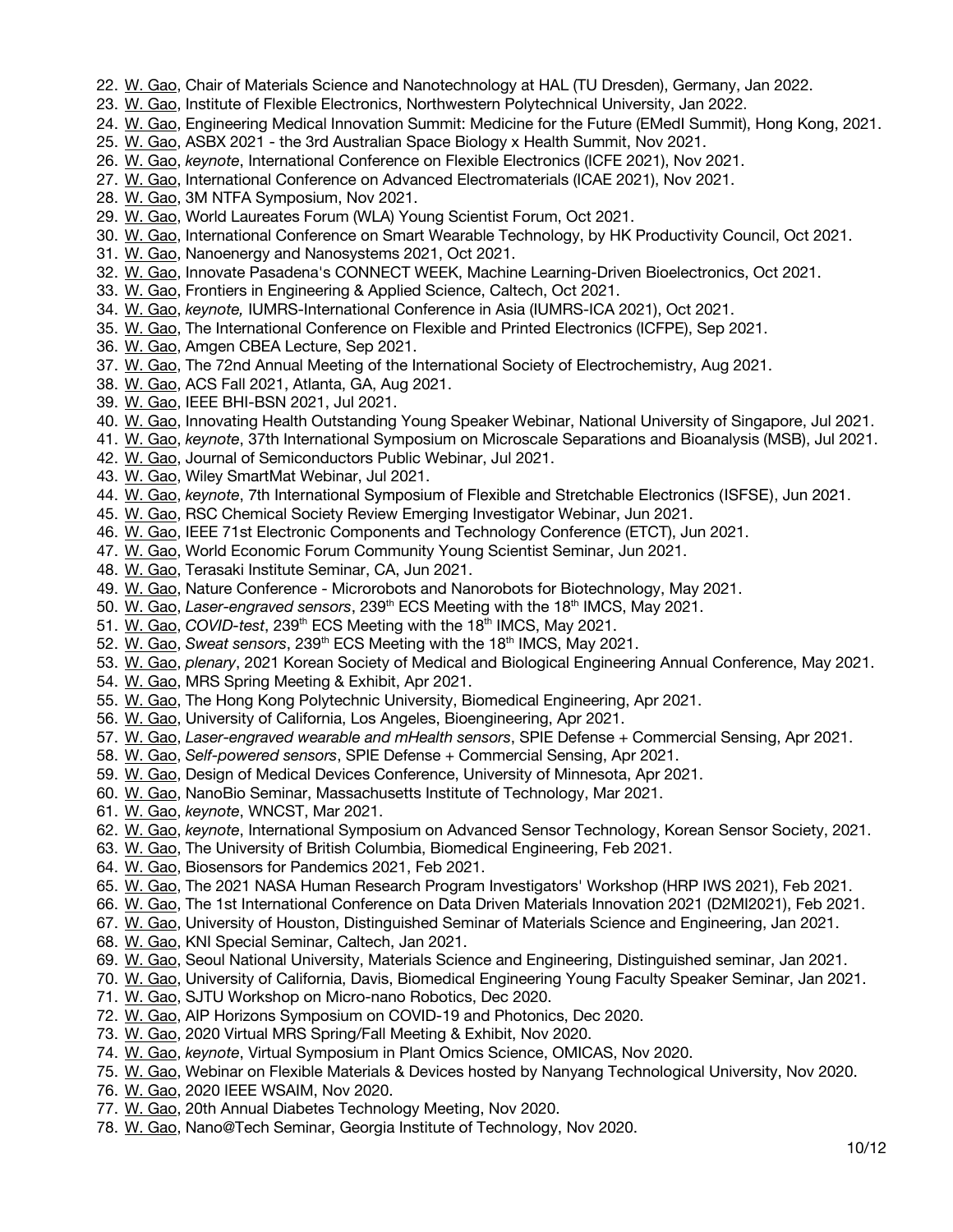79. W. Gao, 2020 BMES Virtual Annual Meeting, Oct 2020. 80. W. Gao, ECS PRiME 2020, I - Wearable biosensors (Virtual), Oct 2020. 81. W. Gao, ECS PRiME 2020, II - Biofuel cells (Virtual), Oct 2020. 82. W. Gao, POSTECH CiTE Seminar (Virtual), Oct 2020. 83. W. Gao, Frontiers in Engineering & Applied Science, Caltech, Oct 2020. 84. W. Gao, Virtual IEEE NEMS 2020, Sep 2020. 85. W. Gao, *keynote*, 5th Bioengineering & Translational Medicine Conference at UCLA (Virtual), Sep 2020. 86. W. Gao, CSMNT2020 (Virtual), Sep 2020. 87. W. Gao, University of Pennsylvania, Electrical and Systems Engineering (Virtual), Sep 2020. 88. W. Gao, Rice University, Bioengineering (Virtual), Sep 2020. 89. W. Gao, MINE 2020 Young Scientists Forum by Microsystems & Nanoengineering, Jul 2020. 90. W. Gao, US National Nanotechnology Initiative, Sensors NSI Webinar Series, Jun 2020. 91. W. Gao, iCANX ACS Nano Rising Star Lecture (in Nanoscience and Nanotechnology), Jun 2020. 92. W. Gao, 44th Annual Virtual Conference of American Society of Preventive Oncology, Jun 2020. 93. W. Gao, Wearable Tech + Digital Health + Neurotech conferences, Menlo Park, CA, Feb 2020. 94. W. Gao, Boston University, Precision Diagnostics Center Symposium, Boston, MA, Feb 2020. 95. W. Gao, National University of Singapore, Biomedical Engineering, Singapore, Dec 2019. 96. W. Gao, *keynote*, ICBME 2019, Singapore, Dec 2019. 97. W. Gao, University of Texas, Austin, Texas Wireless Summit, Nov 2019. 98. W. Gao, NASA Space Health Innovation Conference 2019, San Francisco, Nov 2019. 99. W. Gao, *President's Lecture*, The Lundquist Institute, Torrance, CA, Oct 2019. 100. W. Gao, AI4Science Workshop, Caltech, Oct 2019. 101. W. Gao, University of California, Irvine, Chemical & Biological Engineering, Oct 2019. 102. W. Gao, 258th National Meeting of the American Chemical Society, San Diego, Aug 2019. 103. W. Gao, 2019 Micro- Nanotechnologies for medicine Workshop, UCLA, Jul 2019. 104. W. Gao, *keynote*, International Conference on Flexible Electronics 2019, Hangzhou, Jul 2019. 105. W. Gao, Hamlyn Symposium on Medical Robotics, London, Jun 2019. 106. W. Gao, 10th International Conference on Materials for Advanced Technologies, Singapore, Jun 2019. 107. W. Gao, *keynote*, 2019 Joint Ontario-on-a-Chip and TOeP Symposium, Toronto, May 2019. 108. W. Gao, Pittcon 2019 - ACS Sensors Symposium, Philadelphia, Mar 2019. 109. W. Gao, *plenary*, AACR - Modernizing Population Sciences in the Digital Age, San Diego, Feb 2019. 110. W. Gao, IEEE EMBS Micro & Nanotechnology in Medicine Conference, Hawaii, Dec 2018. 111. W. Gao, IST Lunch Bunch Seminar, Caltech, Nov. 2018. 112. W. Gao, University of California, Riverside, Bioengineering, Nov 2018. 113. W. Gao, Washington University in St. Louis, ESE, Nov 2018. 114. W. Gao, "Wearable and Flexible Biosensor for Continuous Sweat Analysis", MRS Fall, Boston, Nov 2018. 115. W. Gao, "Ingestible Self-Propelled Microrobots - Toward In Vivo Use", MRS Fall, Boston, Nov 2018. 116. W. Gao, *keynote*, SES 2018, Madrid, Spain, Oct 2018. 117. W. Gao, *keynote*, SoCal Micro & Nanofluidics Symposium, Los Angeles, Aug 2018. 118. W. Gao, NASA TRISH 2018 AI Workshop, Pasadena, July 2018. 119. W. Gao, City of Hope National Medical Center, Los Angeles, May 2018. 120. W. Gao, Materials Science Research Lecture, Caltech, May 2018. 121. W. Gao, Cedars-Sinai Medical Center, Los Angeles, May 2018. 122. W. Gao, Purdue University, Birck Nanotechnology Center, Nov 2017. 123. W. Gao, International Conference on Micro/Nanomachines, Wuhan, August 2017. 124. W. Gao, Nanjing University, Chemistry and Chemical Engineering, July 2017. 125. W. Gao, Beijing Institute of Nanoenergy and Nanosystems, Chinese Academic of Sciences, July 2017. 126. W. Gao, Tsinghua University, Engineering Mechanics, July 2017. 127. W. Gao, Perking University, Institute of Microelectronics, July 2017. 128. W. Gao, University of Science and Technology Beijing, Chemistry and Biological Engineering, July 2017. 129. W. Gao, Institute of Chemistry, Chinese Academic of Sciences, July 2017. 130. W. Gao, Changchun Institute of Applied Chemistry, Chinese Academic of Sciences, July 2017. 131. W. Gao, ISFSE 2017 3rd International Symposium of Flexible and Stretchable Electronics, Wuhan, June 2017. 132. W. Gao, University of Washington, Mechanical Engineering, Apr 2017. 133. W. Gao, Massachusetts Institute of Technology, EECS & IMES, Mar 2017. 134. W. Gao, University of California, Berkeley, Mechanical Engineering, Mar 2017. 135. W. Gao, University of Illinois at Urbana–Champaign, Electrical and Computer Engineering, Mar 2017.